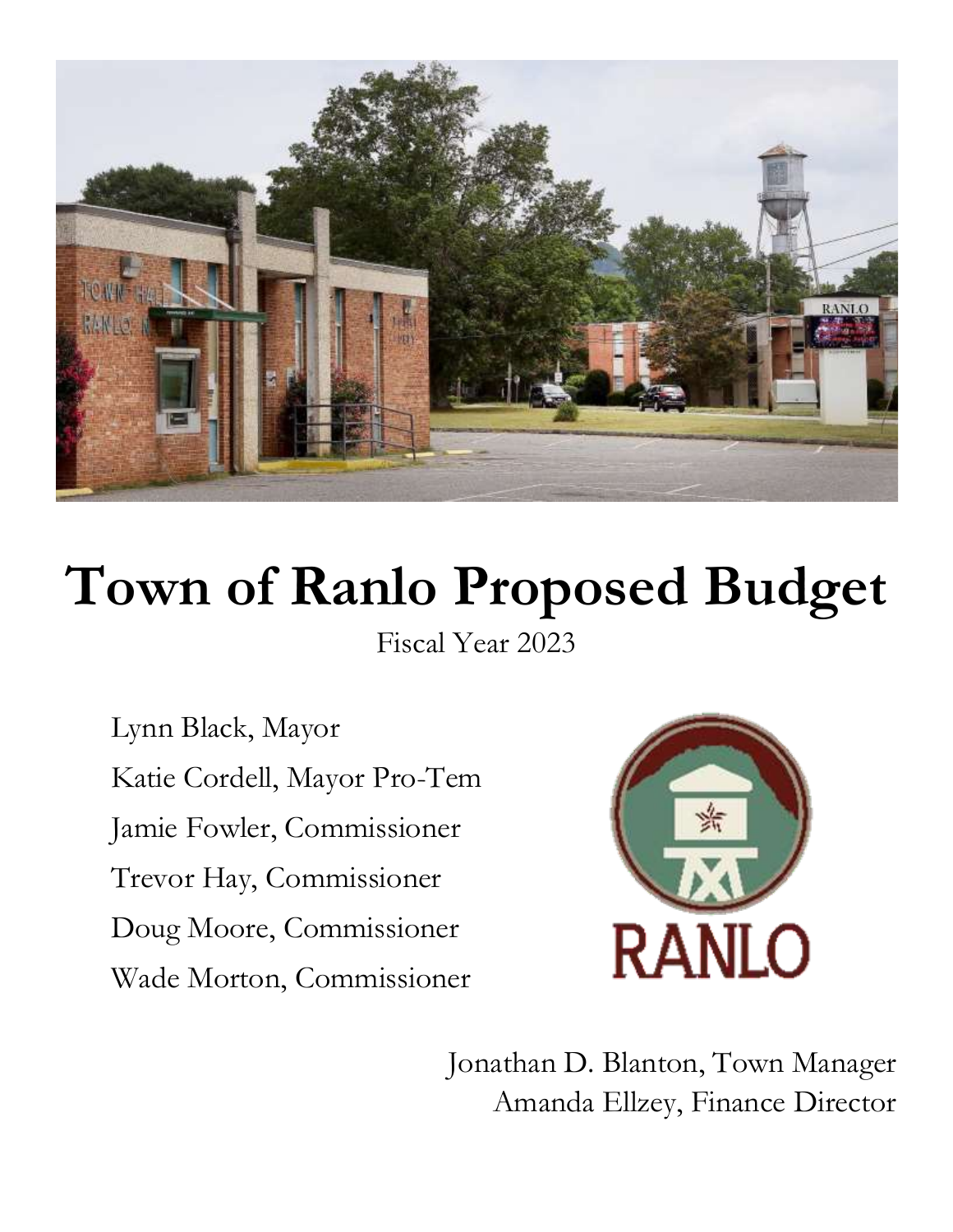## Table of Contents

| FY 2023 Budget Schedule and Timeline  | $\mathcal{Z}^-$ |
|---------------------------------------|-----------------|
| Budget Message from the Town Manager  | $4-6$           |
| FY 2023 Budget Ordinance              | 7-9             |
| FY 2023 Fee Schedule                  | $10-11$         |
| Town of Ranlo Proposed FY 2023 Budget | $12 - 18$       |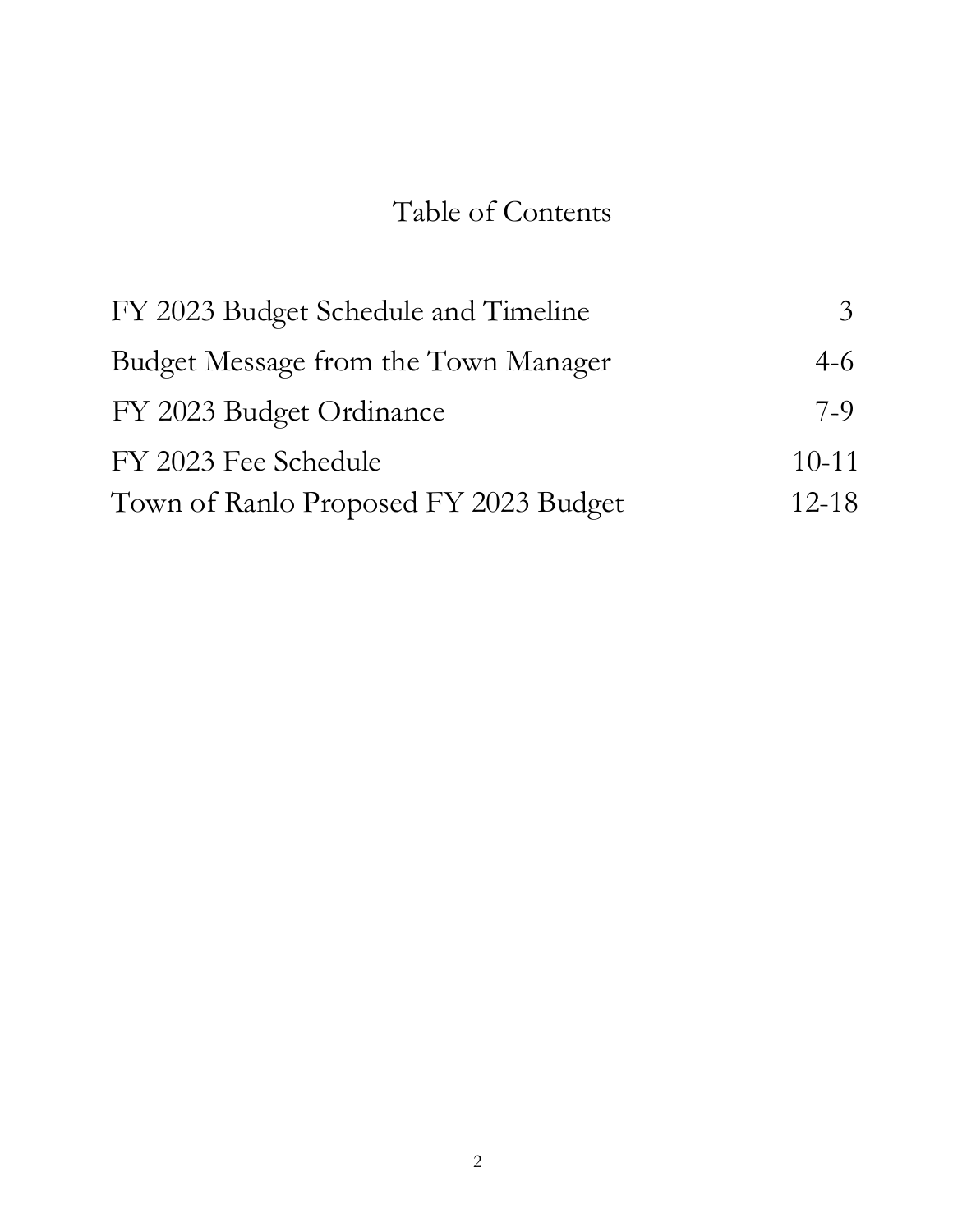## **Town of Ranlo Fiscal Year 2023 Budget Schedule and Timeline**

| Monday, March 7th 2022         | Board of Commissioners' First Special Budget Meeting                                   |
|--------------------------------|----------------------------------------------------------------------------------------|
| Thursday, March 31st 2022      | Board of Commissioners' Second Special Budget Meeting                                  |
| Thursday, April 14th 2022      | Board of Commissioners Finalize Draft FY 2023 Budget                                   |
| Wednesday, April 27th 2022     | Town Manager Submits Draft FY 2023 Budget to the<br><b>Local Government Commission</b> |
| Monday, May 9th 2022           | Local Government Commission Concludes Review of<br>Draft FY 2023 Budget                |
| Thursday, May 12th 2022        | Budget Message Presented to the Board of Commissioners                                 |
| May 12th through June 9th 2022 | FY 2023 Budget Available for Public Review                                             |
| Thursday, June 9th 2022        | Public Hearing on FY 2023 Budget                                                       |
| Thursday, June 9th 2022        | Adoption of the FY 2023 Budget Ordinance                                               |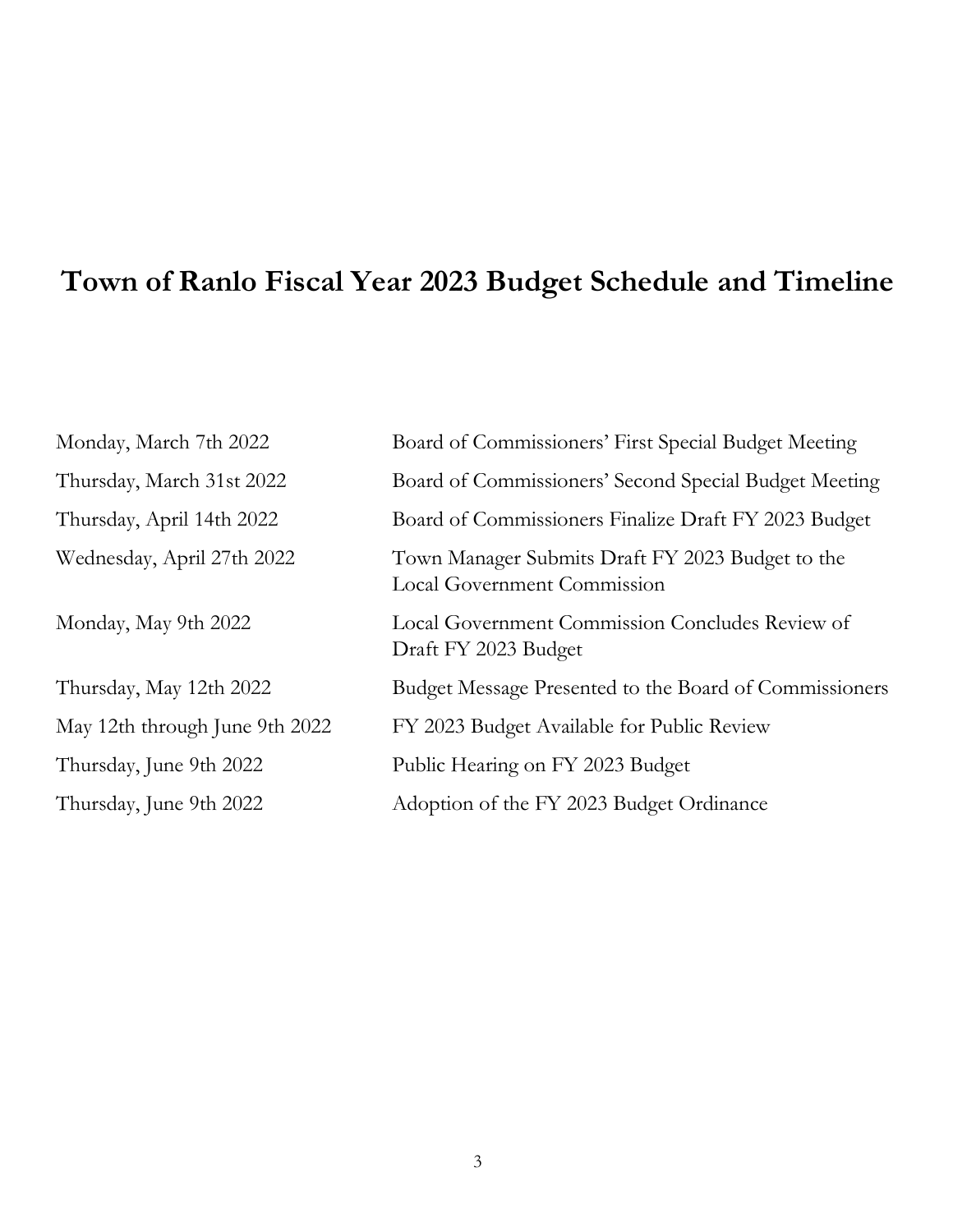

### **OFFICE OF THE RANLO TOWN MANAGER**

Jonathan D. Blanton Town Hall 1624 Spencer Mountain Road Ranlo, North Carolina 28054



**\_\_\_\_\_\_\_\_\_\_\_\_\_\_\_\_\_\_\_\_\_\_\_\_\_\_\_\_\_\_\_\_\_\_\_\_\_\_\_\_\_\_\_\_\_\_\_\_\_\_\_\_\_\_\_\_\_\_\_\_\_\_\_\_\_\_\_\_\_\_\_\_\_\_\_\_\_** May 12, 2022

The Honorable Lynn Black, Mayor of Ranlo, North Carolina Ranlo Mayor Pro-Tem Katie Cordell Ranlo Board of Commissioners Jamie Fowler, Trevor Hay, Doug Moore, Wade Morton

Dear Mayor Black and Ranlo Board of Commissioners:

As the Town of Ranlo's Budget Officer and Town Manager, I am pleased to present for your consideration the Manager and Staff's Recommended Budget for the 2022-2023 Fiscal Year ("the Recommended Budget").

The Recommended Budget balances at **\$4,432,100.00**. The Recommended Budget consists of a General Fund Budget of \$2,382,300.00; a Powell Bill Budget of \$193,000.00; a Stormwater Budget of \$60,000.00; and a Utility Fund Budget of \$1,796,800.00. The Recommended Budget provides for an estimated \$102,962.00 surplus in the General Fund, a \$72,599.00 surplus in the Utility Fund, and a \$20,000.00 surplus in the Stormwater Fund. The Powell Bill Fund is the only fund in the Recommended Budget which requires fund balance appropriation totaling \$102,000.00.

Chart A: Departmental Expenditure Overview of the Recommended Budget

| Town of Ranlo FY 2022-2023 Budget<br><b>Overview of Departmental Expenditures</b>                                  |                                                                                                             |                                                                                  |                                                             |  |
|--------------------------------------------------------------------------------------------------------------------|-------------------------------------------------------------------------------------------------------------|----------------------------------------------------------------------------------|-------------------------------------------------------------|--|
| <b>General Fund Budget</b>                                                                                         |                                                                                                             | <b>Utility Fund Budget</b>                                                       |                                                             |  |
| Administration:<br>Governing Board:<br>Non-Departmental:<br>Police:<br>Public Works:<br>Recreation:<br>Sanitation: | \$329,926.00<br>\$53,100.00<br>\$65,000.00<br>\$1,085,268.00<br>\$388,277.00<br>\$80,399.00<br>\$277,368.00 | Admin and Engineering:<br>Non-Departmental:<br>Sewer:<br>Water:<br><b>TOTAL:</b> | \$215,250.00<br>\$17,500.00<br>\$810,311.00<br>\$681,140.00 |  |
| <b>TOTAL:</b><br>\$2,279,338.00                                                                                    |                                                                                                             | \$1,724,201.00                                                                   |                                                             |  |
| <b>Powell Bill Fund</b><br><b>Stormwater Fund</b>                                                                  |                                                                                                             |                                                                                  |                                                             |  |
| <b>TOTAL:</b>                                                                                                      | \$40,000.00                                                                                                 | <b>TOTAL:</b>                                                                    | \$193,000.00                                                |  |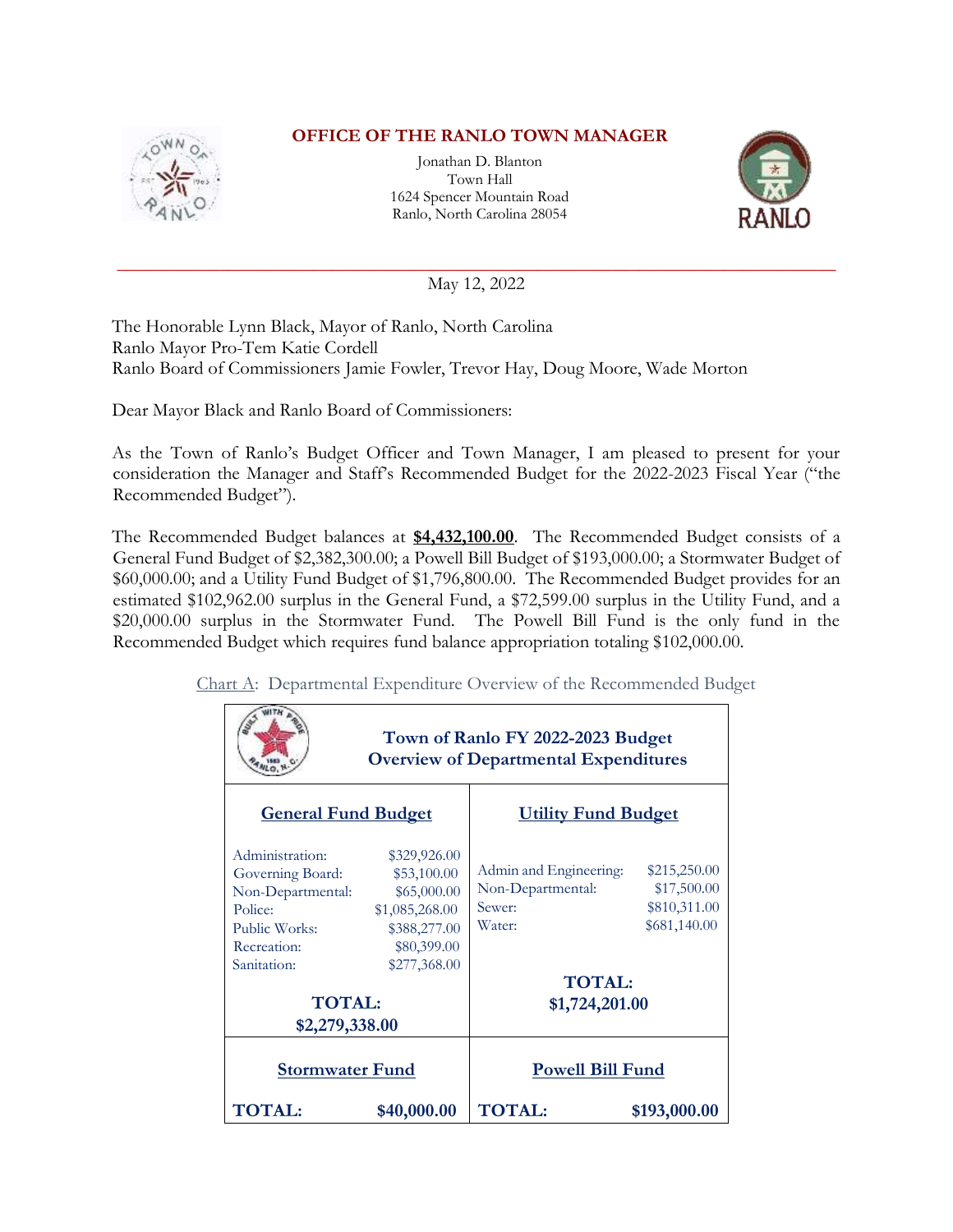In a joint and collaborative effort, the Recommended Budget was prepared over a ten-week period amongst the Town's staff, coupled with direction and governing input from the Ranlo Board of Commissioners ("the Board"). The Board met on March 7, March 31, and April 14 to tailor a budget that met the needs of the Town's departments and that was compliant with required direction from the North Carolina State Treasurer's Office. At the conclusion of these conversations, a modest budget was compiled focusing on demonstrating a commitment to fiscal responsibility, conserving the Town's resources, and continuing a stable path of economic growth.

#### COMMIT, CONSERVE, AND CONTINUE

Despite numerous positive strides over the last fiscal year, Ranlo continues to be the only municipality in Gaston County currently on the Local Government Commission's Unit Assistance List. Due to our inclusion on this list, the Town was required to submit the Recommended Budget to the State Treasurer's Office for review and input. All reporting requirements for the Recommended Budget have been fulfilled and with the completion of the Town's fiscal year 2021 audit, the Town is current with all outstanding audits required under North Carolina General Statute 159-34.

Last year, I spoke to the importance of capitalizing on the findings of the previously incomplete audits and outlined the opportunity for the Town to restore, replenish, and repair our financial affairs. I am proud of the progress we have made and the commitment from the Board and Town Staff to remain focused on the goals that were set during this fiscal year. We now have an opportunity to further advance our commitment to fiscal responsibility, to conserve our resources, and to continue our forged path of economic stability.

The Recommended Budget seeks to first demonstrate a commitment to fiscal responsibility in a meaningful and apparent way. Most notably, the Recommended Budget balances the General Fund, Utility Fund, and Stormwater Fund without any allocation from the Town's Fund Balance. Across all funds, the overall Recommended Budget provides for over \$195,000.00 to be added to the Town's Fund Balance. By continuing to add funds to the Town's reserves while simultaneously maintaining the current level of services, the Town can demonstrate to the public, and those that are monitoring the Town's financial affairs, that we are committed to retaining our financial autonomy and are doing what it takes to commit to a responsible, well-planned future.

Next, the Recommended Budget conservatively recognizes stewardship of the Town's resources. There are few expenditure increases throughout each department, with no new personnel included and no large capital projects being funded. Although stringent and challenging, by minimizing added costs to the Recommended Budget, the Town is positioning itself to be removed from the Local Government Commission's Unit Assistance List. This inclusion limits the ability of the Town to borrow money, to invest in infrastructure, and can potentially impact the Town's municipal bond rating in a negative way. Through the proposed utilization of resources, the Recommended Budget proudly encompasses a cautious approach to conservatively investing limited resources.

Lastly, the Recommended Budget is drafted with the goal of positioning the Town on a continued path of economic growth. Most notably, the latest audit shows progress for the Town including: (i) an overall General Fund fund-balance increase by \$182,695 (compared to a decrease of \$124,692 in FY 2020); (ii) an overall Utility Fund fund-balance decrease by \$95,931 (compared to a decrease of \$228,570 in FY 2020); and (iii) an overall fund-balance increase to 26% (a small growth from fiscal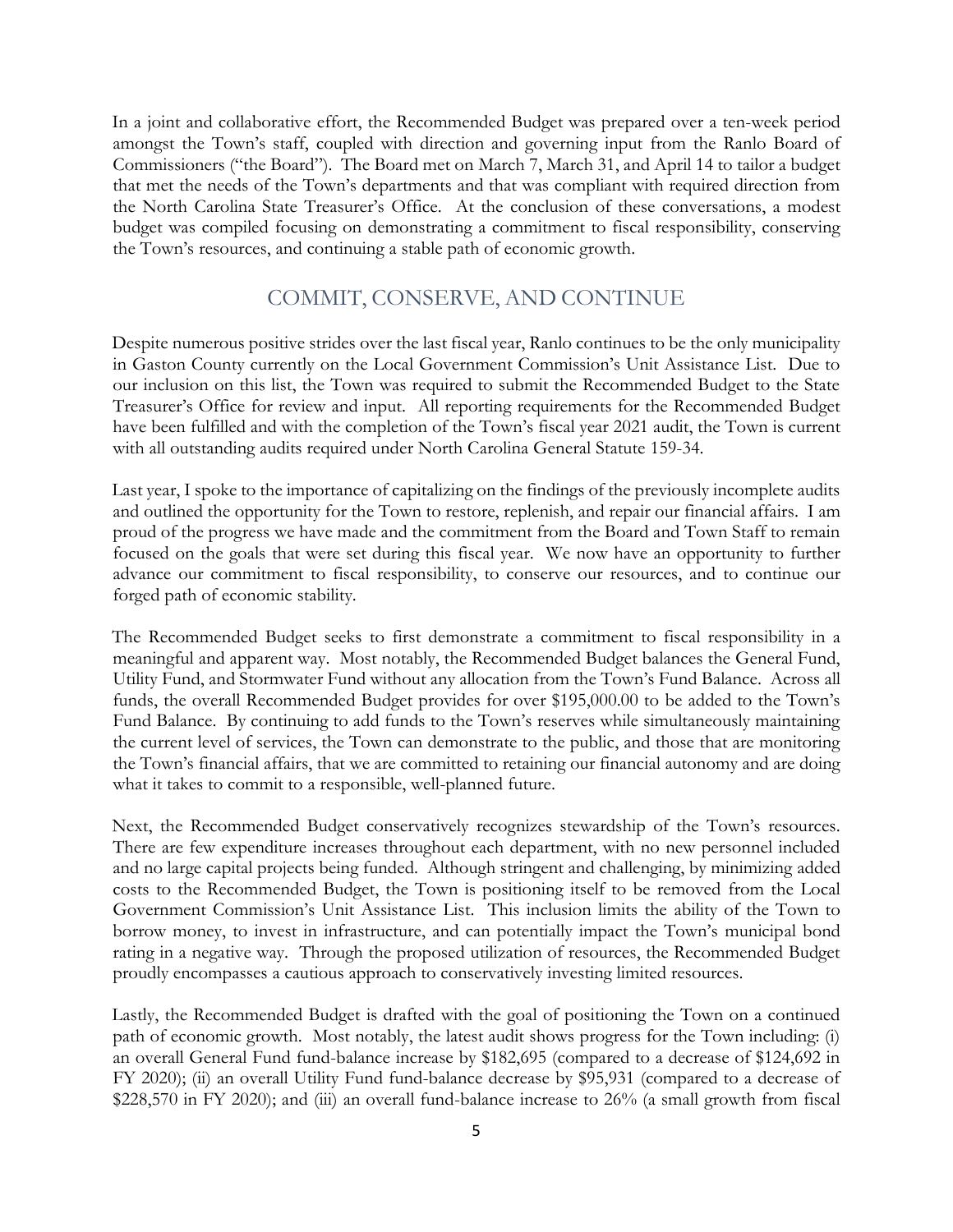year 2020). Furthermore, the Town is on the cusp of undertaking nearly \$10 million in capital projects that are completely funded by grants, direct allocations, and outside funding. By keeping operational expenses low in the Recommended Budget, the Town can continue on the path of economic stability which is demonstrated in recent audit findings and growth of available funds.

#### **CONCLUSION**

In conclusion, the Recommended Budget is balanced and prepared in accordance with North Carolina General Statute 159-11. The Recommended Budget is based on the current .50 cent tax rate, a 5% increase to water rates, a 5% increase in sewer rates, and no changes to monthly garbage service fees. Financial forecasting and revenue projections for the upcoming year are based on the findings of previous audits, the actual trends of the prior fiscal year, and annual projections provided by the North Carolina League of Municipalities, all of which indicate overall growth and positive stability.

Last year, I spoke to the importance of restoring, replenishing, and repairing the Town's financial standing. The actions undertaken at that time, including tax increases and utility increases, were incredibly difficult; however, together we have avoided a mathematically certain future insolvency and a reduction of core services to our residents. I am very proud of the growth, prosperity, and security that the Town is now beginning to enjoy. By furthering the goals of committing to fiscal responsibility, conserving the Town's resources, and continuing a path of economic stability, I am confident that we will enjoy a bright future, built with pride, for everyone here in Ranlo.

The public hearing on this budget is scheduled to be held during the June 9, 2022 Regular Monthly Ranlo Board of Commissioners Meeting at 7:00 pm. Any person wishing to make comments, or ask questions, may do so at the public hearing prior to the adoption of the Budget Ordinance. The Recommended Budget will be available for public review at Ranlo Town Hall during normal business hours and on the Town's website. Notice of availability of the document, and the scheduled public hearing, will be published in *The Gaston Gazette* in the upcoming days.

It is with the sincerest gratitude and appreciation that I, as Budget Officer and Town Manager, respectfully submit and recommend this proposed budget to the Ranlo Board of Commissioners today, May 12, 2022.

Thank you and best regards,

Jonathan D. Blanton Town Manager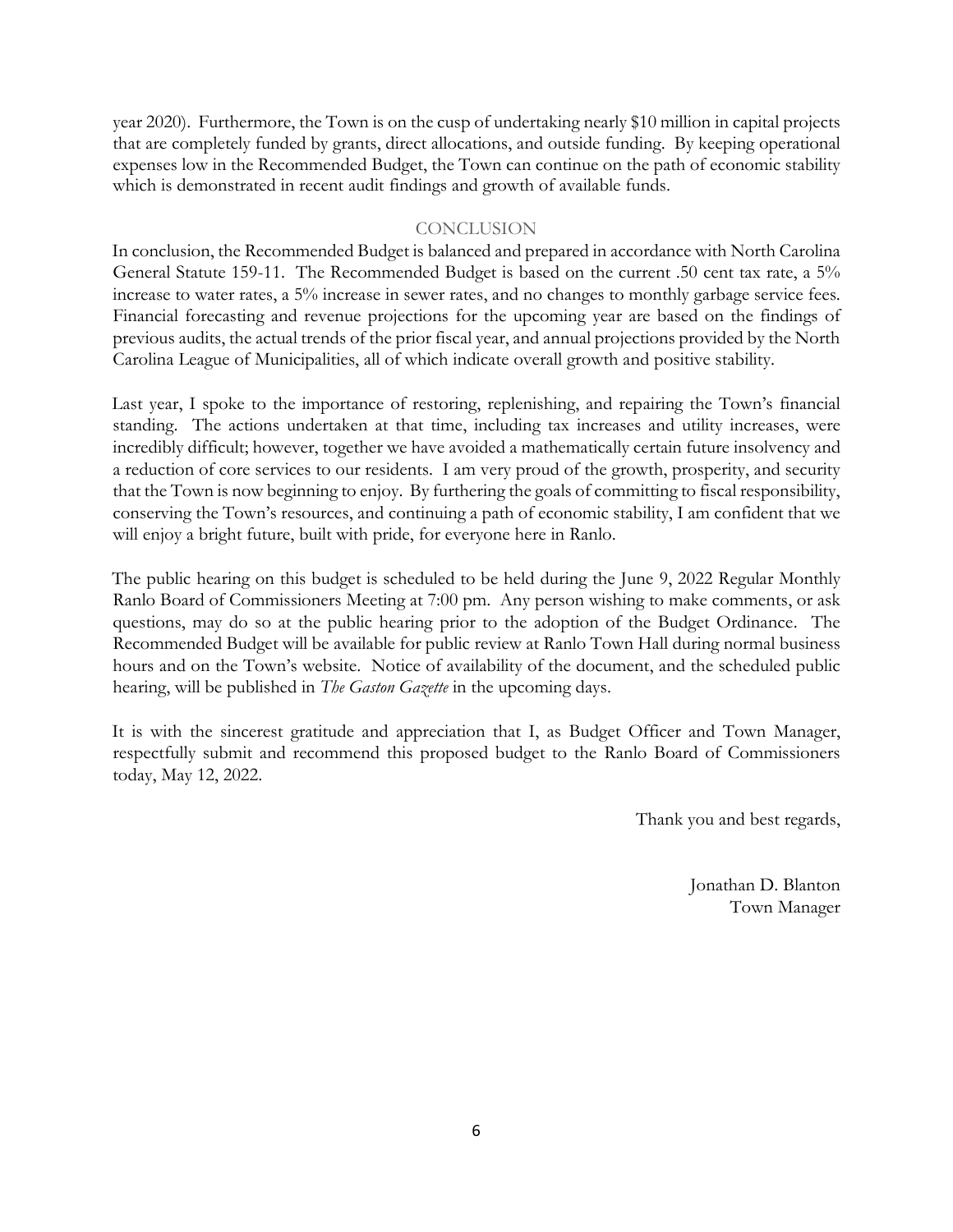#### **BUDGET ORDINANCE FOR FISCAL YEAR 2022-2023**

**BE IT ORDAINED** and established by the Board of Commissioners of the Town of Ranlo, North Carolina on this the 9th day of June 2022 as follows:

**Section I.** The following amounts are hereby appropriated in the General Fund for the operation of its activities for the fiscal year beginning July 1, 2022 and ending June 30, 2023 in accordance with the chart of accounts established for the Town:

| Administration:                  | \$329,926.00   |
|----------------------------------|----------------|
| <b>Governing Board:</b>          | \$53,100.00    |
| Non-Departmental:                | \$65,000.00    |
| Police:                          | \$1,085,268.00 |
| <b>Public Works:</b>             | \$388,277.00   |
| <b>Recreation:</b>               | \$80,399.00    |
| Sanitation:                      | \$277,368.00   |
| <b>Addition to Fund Balance:</b> | \$102,962.00   |
| Total                            | \$2,382,300.00 |

**Section II.** It is projected that the following revenues will be available in the General Fund for FY 2022-2023:

| Ad Valoreum Taxes 2020:                       | \$1,265,000.00 |
|-----------------------------------------------|----------------|
| <b>Prior Year Taxes:</b>                      | \$10,000.00    |
| <b>County Tag and Taxes:</b>                  | \$180,000.00   |
| <b>Alcohol Beverage Tax:</b>                  | \$15,000.00    |
| <b>Court Fees and Police Income: \$400.00</b> |                |
| <b>Garbage Fees:</b>                          | \$287,000.00   |
| <b>Other Revenue:</b>                         | \$28,000.00    |
| <b>Utility Taxes:</b>                         | \$201,000.00   |
| <b>Sales Taxes:</b>                           | \$305,000.00   |
| <b>County Hold Harmless:</b>                  | \$80,000.00    |
| Solid Waste Disposal:                         | \$2,500.00     |
| <b>Interest on Investments:</b>               | \$300.00       |
| <b>Customer Trash Can Purchase: \$100.00</b>  |                |
| <b>Building Permits/Zoning:</b>               | \$5,000.00     |
| Lodge Fees:                                   | \$3,000.00     |
|                                               |                |

**Total: \$2,382,300.00**

**Section III.** It is projected that the following revenues will be available in the Powell Bill Fund for FY 2022-2023:

| Powell Bill Street Allocations: \$90,000.00 |            |
|---------------------------------------------|------------|
| <b>Other Revenues:</b>                      | \$1,000.00 |
| Fund Balance Appropriation: \$102,000.00    |            |

**Total \$193,000.00**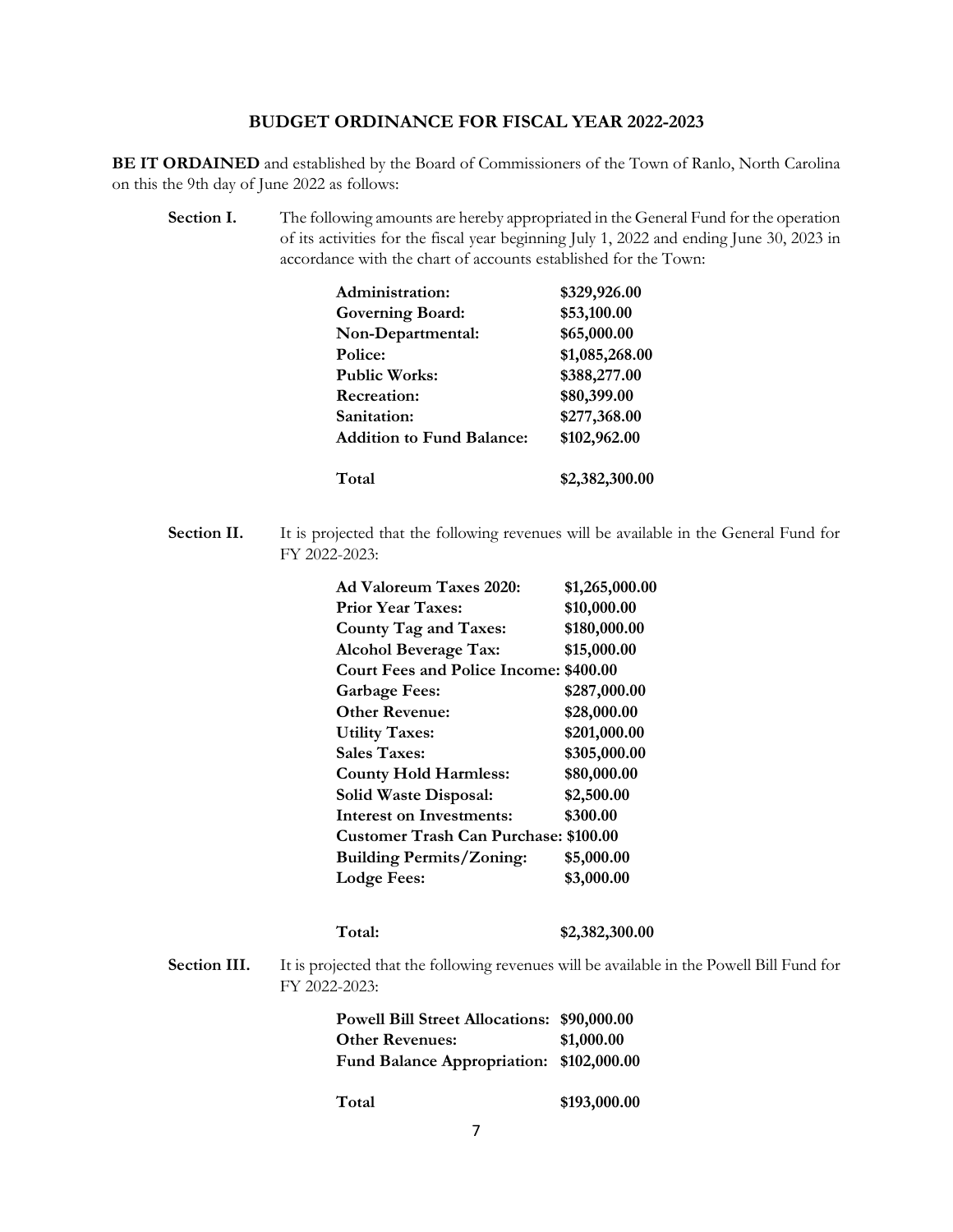| Section IV. | The following expenditure amounts are hereby appropriated in the Powell Bill Fund |
|-------------|-----------------------------------------------------------------------------------|
|             | for the implementation of Powell Bill activities for FY 2022-2023:                |

|                      | <b>Maint/Repair Streets:</b><br><b>Departmental Supplies:</b><br>Capital Outlay:                                                                            | \$60,000.00<br>\$30,000.00<br>\$103,000.00                                                                                                                                     |
|----------------------|-------------------------------------------------------------------------------------------------------------------------------------------------------------|--------------------------------------------------------------------------------------------------------------------------------------------------------------------------------|
|                      | Total                                                                                                                                                       | \$193,000.00                                                                                                                                                                   |
| Section V.           | for FY 2022-2023:                                                                                                                                           | It is projected that the following revenues will be available in the Stormwater Fund                                                                                           |
|                      | <b>Stormwater Revenues:</b>                                                                                                                                 | \$60,000.00                                                                                                                                                                    |
|                      | Total                                                                                                                                                       | \$60,000.00                                                                                                                                                                    |
| Section VI.          | for FY 2022-2023:                                                                                                                                           | The following expenditure amounts are hereby appropriated in the Stormwater Fund                                                                                               |
|                      | <b>Departmental Supplies:</b><br><b>Addition to Fund Balance:</b>                                                                                           | \$40,000.00<br>\$20,000.00                                                                                                                                                     |
|                      | Total                                                                                                                                                       | \$60,000.00                                                                                                                                                                    |
| <b>Section VII:</b>  | 2022-2023:                                                                                                                                                  | It is projected that the following revenues will be available in the Utility Fund for FY                                                                                       |
|                      | <b>Water Sales:</b><br><b>Sewer Charges:</b><br><b>Availability Fees:</b><br><b>Connection Fees:</b><br><b>Reconnection Fees:</b><br><b>Other Revenues:</b> | \$724,500.00<br>\$691,500.00<br>\$268,800.00<br>\$12,000.00<br>\$65,000.00<br>\$35,000.00                                                                                      |
|                      | Total:                                                                                                                                                      | \$1,796,800.00                                                                                                                                                                 |
| <b>Section VIII:</b> | of water and sewer utilities for FY 2022-2023:                                                                                                              | The following amounts are hereby appropriated in the Utility Fund for the operation                                                                                            |
|                      | <b>Admin and Engineering:</b><br>Non-Departmental:<br>Sewer:<br>Water:<br><b>Addition to Fund Balance:</b><br>Total                                         | \$215,250.00<br>\$17,500.00<br>\$810,311.00<br>\$681,140.00<br>\$72,599.00<br>\$1,796,800.00                                                                                   |
| <b>Section IX:</b>   | Year's Property Taxes" in the General Fund in Section Two of this ordinance.                                                                                | There is hereby levied a tax at the rate of 50 cents (.50) per one hundred dollars of<br>valuation of property as listed for the purpose of raising revenue listed as "Current |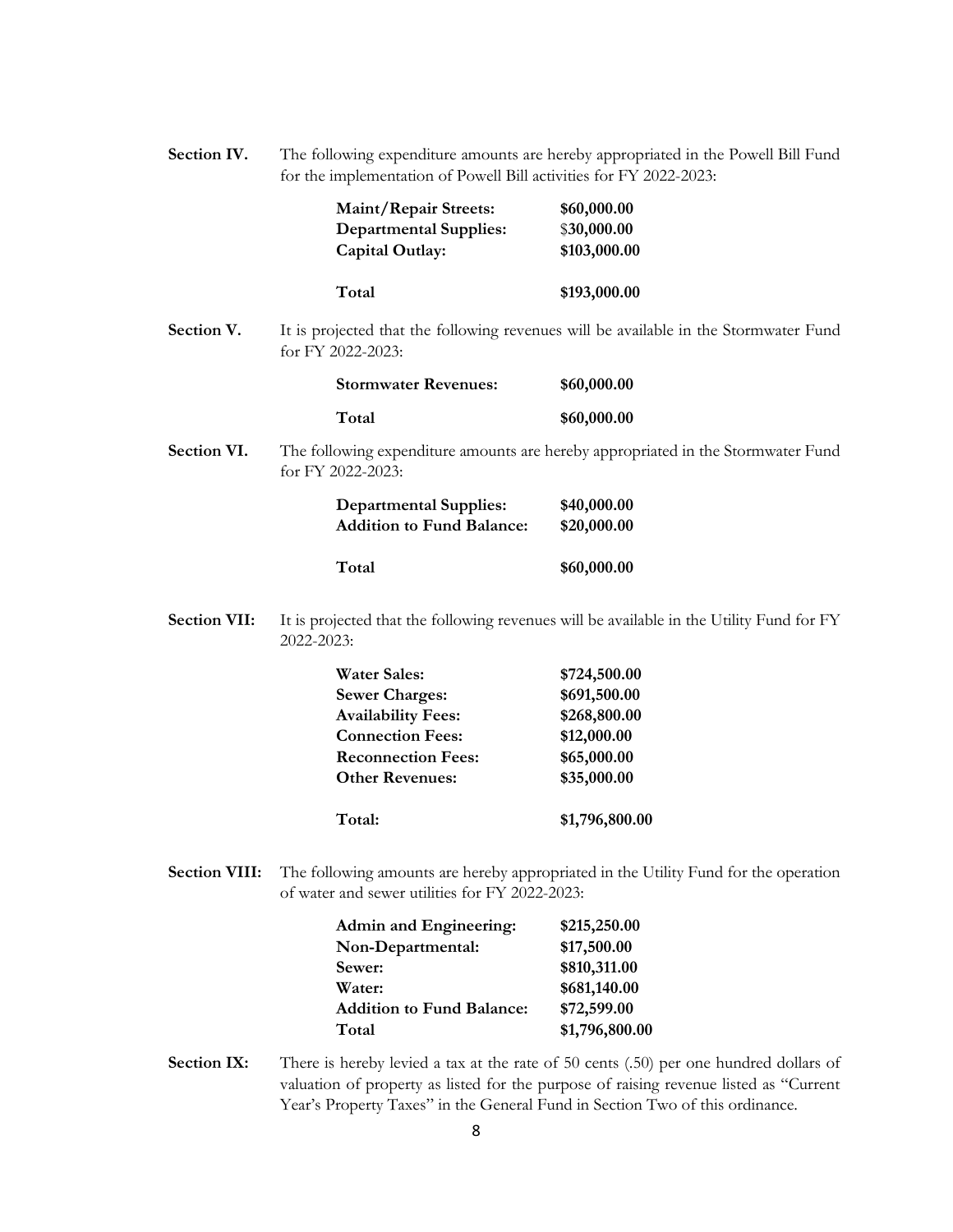- **Section X:** The town manager/budget officer is hereby authorized to transfer appropriations within a department without limitations and without a report being required in the following manners:
	- (A) Amounts may be transferred between line-item expenditures within a department without limitations and without a report being required.
	- (B) Amounts not exceeding \$5000 may be transferred between departments of the same fund with an official report on such transfers at the next regular meeting of the Board of Commissioners.
	- (C) Contributions may be transferred between funds when needed, but the transfers may not exceed the contribution amounts contained in this ordinance.

#### **Section XI:** The town manager/budget officer is hereby authorized to execute the necessary agreements within funds included in the budget ordinance for the following purposes:

- (A) Purchase of apparatus, supplies & materials where formal bids are not required by law;
- (B) Lease of normal and routine business equipment;
- (C) Construction or repair work where formal bids are not required by law;
- (D) Consultant, professional or maintenance service agreements prescribed by law;
- (E) Agreements for acceptance of state & federal grant funds; and
- (F) Grant agreements with public & non-profit agencies.
- **Section XII:** Copies of this budget ordinance shall be furnished to the Finance Department to be kept on file for the disbursement of town funds and to the Town Clerk for permanent record keeping.

This the 9<sup>h</sup> day of June, 2022.

Mayor Lynn Black

\_\_\_\_\_\_\_\_\_\_\_\_\_\_\_\_\_\_\_\_\_\_\_\_\_\_\_\_\_\_\_\_\_\_\_\_\_\_\_

ATTEST: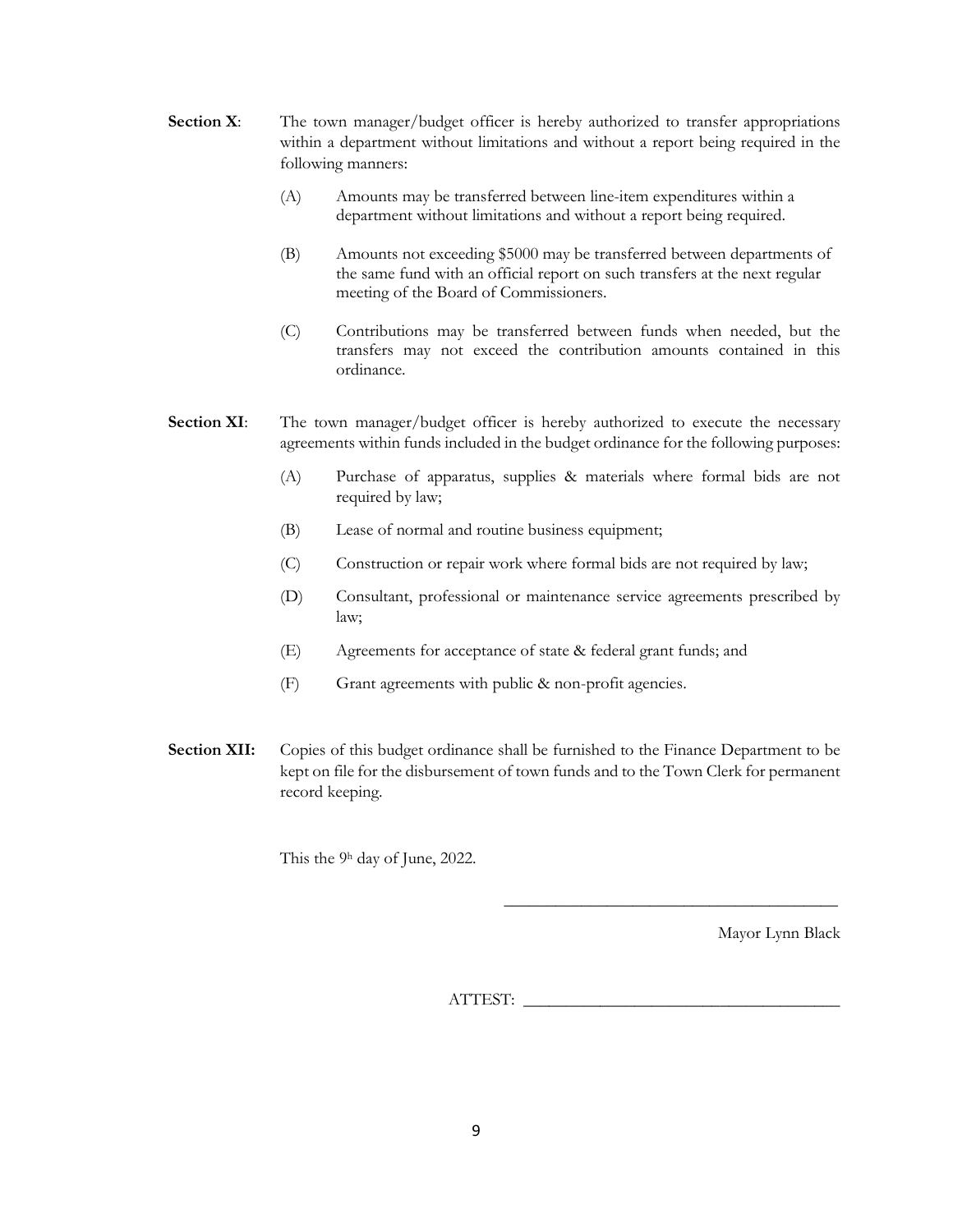

#### **TOWN OF RANLO**

1624 Spencer Mountain Road Ranlo, North Carolina 28054



|                                                  |        |                                 |                               |    | Fee Schedule Fiscal Year 2022-2023 |                     |               |                                 |
|--------------------------------------------------|--------|---------------------------------|-------------------------------|----|------------------------------------|---------------------|---------------|---------------------------------|
| <b>Water Rates</b>                               |        |                                 |                               |    |                                    |                     |               |                                 |
| Inside Town Limits: \$7.00 /base charge          |        |                                 | Outside: \$14.00 /base charge |    |                                    |                     |               | Industrial: \$10.00/base charge |
| $0 - 3000$                                       | \$8.15 |                                 | $0 - 3000$                    |    | \$20.25                            |                     | $0 - 3000$    | \$14.20                         |
| 3001-5000                                        | \$8.25 |                                 | 3001-5000                     |    | \$20.50                            |                     | 3001-5000     | \$14.38                         |
| 5001-9000                                        | \$8.30 |                                 | 5001-9000                     |    | \$20.75                            |                     | 5001-9000     | \$14.53                         |
| 9001-12000                                       | \$8.40 |                                 | 9001-12000                    |    | \$21.00                            |                     | 9001-12000    | \$14.70                         |
| $12000+$                                         | \$8.50 |                                 | $12000+$                      |    | \$21.25                            |                     | $12000+$      | \$14.88                         |
| <b>Sewer Rates</b>                               |        |                                 |                               |    |                                    |                     |               |                                 |
| Inside Town Limits:                              |        | \$7.00 /base charge             | Outside: \$14.00 /base charge |    |                                    |                     |               | Industrial: \$10.00/base charge |
| $0 - 3000$                                       | \$8.15 |                                 | $0 - 3000$                    |    | \$20.50                            |                     | $0 - 3000$    | \$14.20                         |
| 3001-5000                                        | \$8.25 |                                 | 3001-5000                     |    | \$20.75                            |                     | 3001-5000     | \$14.38                         |
| 5001-9000                                        | \$8.30 |                                 | 5001-9000                     |    | \$21.00                            |                     | 5001-9000     | \$14.53                         |
| 9001-12000                                       | \$8.40 |                                 | 9001-12000                    |    | \$21.25                            |                     | 9001-12000    | \$14.70                         |
| $12000+$                                         | \$8.50 |                                 | $12000+$                      |    | \$21.50                            |                     | $12000+$      | \$14.88                         |
| Flat Sewer                                       |        | $$25.54 + $14.00 / base charge$ |                               |    |                                    |                     |               |                                 |
| Tap and Meter Fees                               |        |                                 |                               |    |                                    |                     |               |                                 |
|                                                  |        | Residential:                    |                               |    | Industrial/Commercial:             |                     |               |                                 |
|                                                  |        |                                 |                               |    |                                    |                     |               |                                 |
| Water Tap Fee for 3/4" Meter                     |        | \$900.00                        |                               |    | Water Tap Fee                      | 1 inch              |               | \$1,161.00                      |
| Water Meter Set Fee                              |        | \$250.00                        |                               |    | Water Tap Fee                      | $1\frac{1}{2}$ inch |               | \$1,413.00                      |
| Sewer Tap Fee 4" Line                            |        | \$1,000.00                      |                               |    | Water Tap Fee                      | 2 inch              |               | \$3,573.00                      |
| <b>Availability Fees</b>                         |        |                                 |                               |    |                                    |                     |               |                                 |
| Monthly base charge for meters $> \frac{3}{4}$ " |        |                                 |                               |    |                                    |                     |               |                                 |
| Availability Fee 1"                              |        | \$7.21                          |                               |    |                                    |                     |               |                                 |
| Availability Fee 1 1/2"                          |        | \$9.01                          |                               |    |                                    |                     |               |                                 |
| Availability Fee 2"                              |        | \$10.82                         |                               |    |                                    |                     |               |                                 |
| Availability Fee 4"                              |        | \$14.42                         |                               |    |                                    |                     |               |                                 |
| Availability Fee 6"                              |        | \$18.03                         |                               |    |                                    |                     |               |                                 |
| Availability Fee 8"                              |        | \$21.63                         |                               |    |                                    |                     |               |                                 |
| <b>Garbage Fees</b>                              |        | Residential:                    |                               |    | Outside/Non-Residential:           |                     |               | Tax-Exempt Entities:            |
| One Can                                          |        | \$12.00 / month                 |                               |    | $$24.00$ /month                    |                     | \$18.00/month |                                 |
| Additional Can                                   |        | \$9.00 / per can per month      |                               |    | \$18.00 / per can per month        |                     | \$13.00/month |                                 |
|                                                  |        |                                 |                               |    |                                    |                     |               |                                 |
|                                                  |        |                                 |                               |    |                                    |                     |               |                                 |
|                                                  |        |                                 |                               |    |                                    |                     |               |                                 |
|                                                  |        |                                 |                               |    |                                    |                     |               |                                 |
|                                                  |        |                                 |                               | 10 |                                    |                     |               |                                 |
|                                                  |        |                                 |                               |    |                                    |                     |               |                                 |

#### **Tap and Meter Fees**

|                                         | Residential: | Industrial/Commercial: |                     |            |
|-----------------------------------------|--------------|------------------------|---------------------|------------|
| Water Tap Fee for $\frac{3}{4}$ " Meter | \$900.00     | Water Tap Fee          | 1 inch              | \$1,161.00 |
| Water Meter Set Fee                     | \$250.00     | Water Tap Fee          | $1\frac{1}{2}$ inch | \$1,413.00 |
| Sewer Tap Fee 4" Line                   | \$1,000.00   | Water Tap Fee          | 2 inch              | \$3,573.00 |

#### **Availability Fees**

| Availability Fee 1"     | \$7.21  |
|-------------------------|---------|
| Availability Fee 1 1/2" | \$9.01  |
| Availability Fee 2"     | \$10.82 |
| Availability Fee 4"     | \$14.42 |
| Availability Fee 6"     | \$18.03 |
| Availability Fee 8"     | \$21.63 |
|                         |         |

| <b>Garbage Fees</b> | Residential:               | Outside/Non-Residential:    | Tax-Exempt Entities: |
|---------------------|----------------------------|-----------------------------|----------------------|
| One Can             | $$12.00$ /month            | $$24.00$ /month             | $$18.00/m$ onth      |
| Additional Can      | \$9.00 / per can per month | $$18.00$ /per can per month | \$13.00/month        |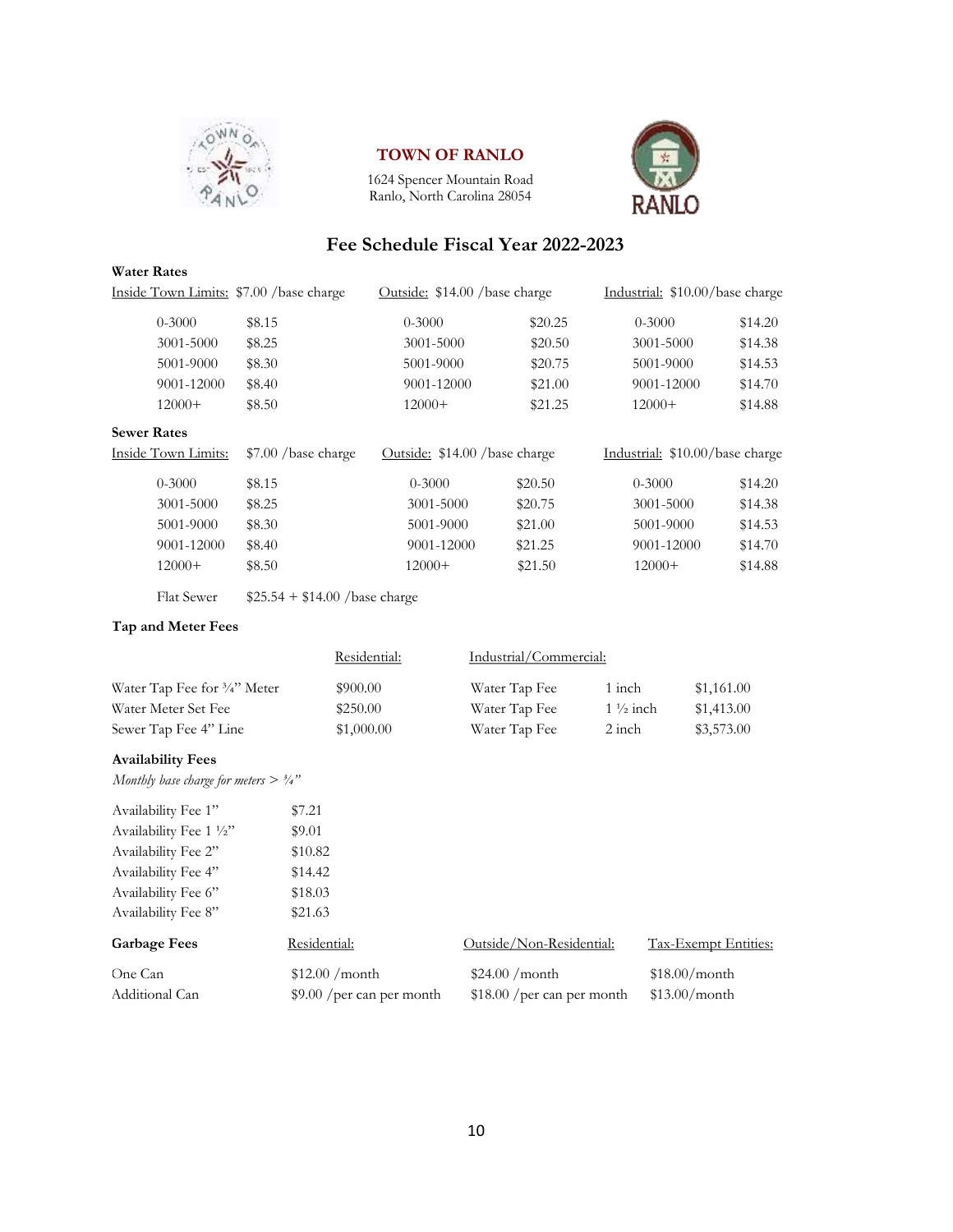#### **Bulk Pick-Up**

\*Bulk items are picked up once monthly on each **second Wednesday** of the month. For any additional pick-ups, the following fees will apply:

> $$25.00$  $$15.00$  $$25.00$

|                                             | Scheduled White-Good Collection         |  |  |
|---------------------------------------------|-----------------------------------------|--|--|
|                                             | Excess Household Trash and Bulk < 50lbs |  |  |
|                                             | Excess Household Trash and Bulk > 50lbs |  |  |
| <b>Construction Fees</b>                    |                                         |  |  |
| Zoning Permit New Construction              | \$100.00                                |  |  |
| System Development Fee - Water              | \$1,565.00                              |  |  |
| System Development Fee - Sewer              | \$2,716.00                              |  |  |
| <b>Lodge Daily Rental Fees</b>              |                                         |  |  |
| Residential Rate                            | \$125.00                                |  |  |
| Non-Residential Rate                        | \$225.00                                |  |  |
| <b>Community Building Daily Rental Fees</b> |                                         |  |  |
| Residential Rate                            | \$65.00                                 |  |  |
| Non-Residential Rate                        | \$100.00                                |  |  |
| <b>Account Fees</b>                         |                                         |  |  |
| New Account Connect Fee                     | \$15.00                                 |  |  |
| Deposit (Homeowners/Tenants)                | \$85.00/\$100.00                        |  |  |
| Late Fee*                                   | \$5.00                                  |  |  |
| Reconnect Fee**                             | \$50.00                                 |  |  |
| Returned Check Fee                          | \$30.00                                 |  |  |
| Returned Draft (ACH) Fee                    | \$25.00                                 |  |  |
| Temporary Service (48 hours)                | \$35.00                                 |  |  |
| Temporary Service (1 week)<br>\$50.00       |                                         |  |  |
| Tampering Fee<br>\$250.00                   |                                         |  |  |

*\*Applied at 5:00 PM on the 15th of each month or first business day after the 15th (if Sat/Sun/Holiday) \*\*Applied at 5:00 PM on the 25th of each month or first business day after 15th (if Sat/Sun/Holiday*)

#### **Miscellaneous**

| Vehicle Tag Tax                            | \$5.00 / annually  |
|--------------------------------------------|--------------------|
| Trailer Rental (1 <sup>st</sup> time free) | \$25.00            |
| <b>Ball Field Rental</b>                   | \$50.00            |
| Zoning Permit                              | \$50.00            |
| Golf Cart Permit                           | \$25.00 / annually |
| Police Report (out-of-town)                | \$5.00             |
| Telecommunication Tower Permit             | \$300.00           |
| Copies                                     | $$0.10$ /per page  |

#### **Stormwater Fees**

\$1.80 per customer per month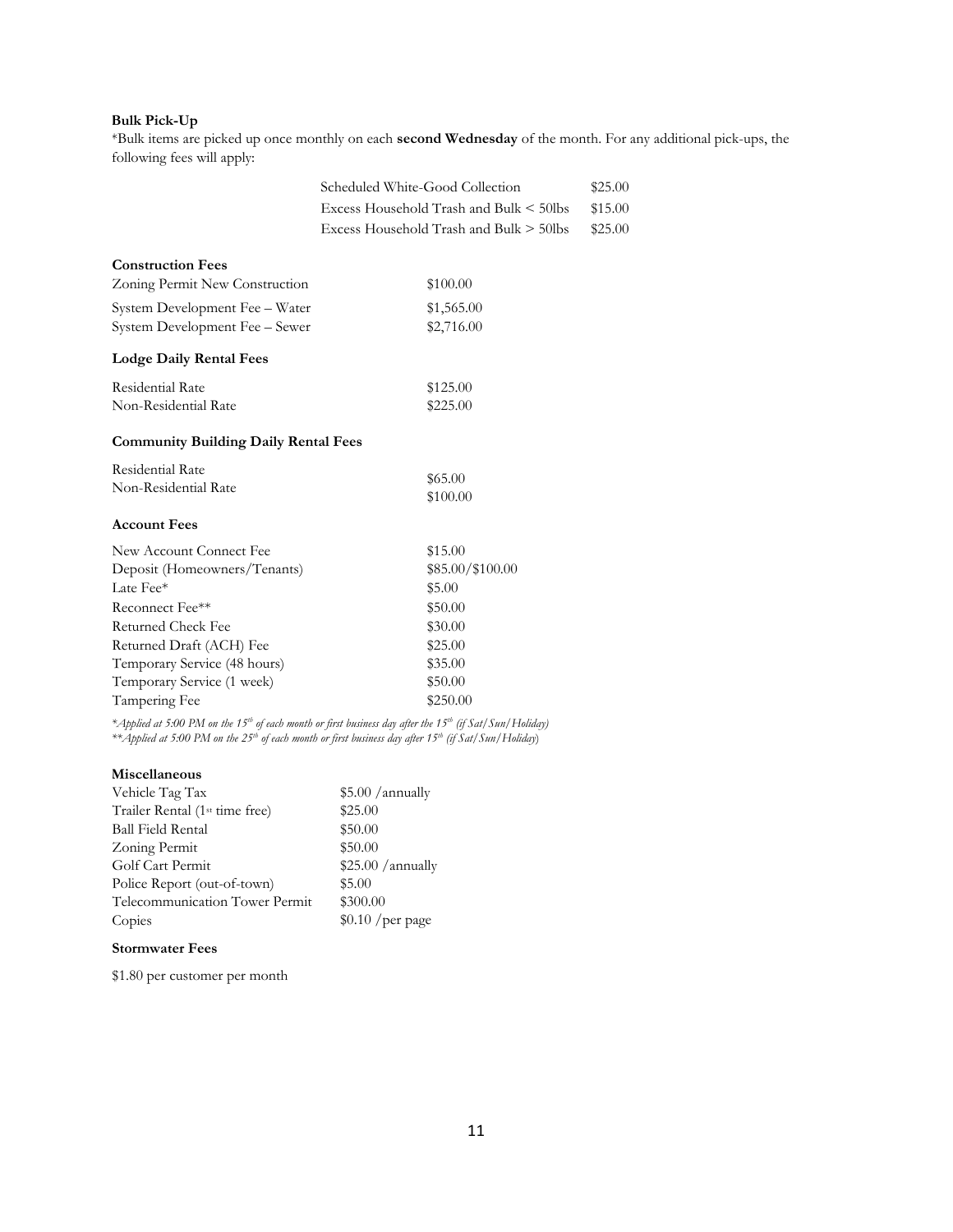| Town of Ranlo Proposed Fiscal Year 2023 Budget |                             |               |              |  |
|------------------------------------------------|-----------------------------|---------------|--------------|--|
| <b>General Fund Revenue</b>                    |                             |               |              |  |
| #                                              | Line Item Description       |               | FY23 Budget  |  |
| 10-301-0000                                    | Ad Valorem Taxes            | \$            | 1,265,000.00 |  |
| 10-301-2000                                    | Prior Year's Taxes          | \$            | 10,000.00    |  |
| 10-301-4500                                    | Tag & Taxes County          | \$            | 180,000.00   |  |
| 10-301-5500                                    | Alcohol/Beverage Tax        | \$            | 15,000.00    |  |
| 10-301-6000                                    | Court Fees Police Income    | \$            | 400.00       |  |
| 10-301-8000                                    | Garbage Fees                | \$            | 287,000.00   |  |
| 10-302-0000                                    | Other Revenue               | \$            | 28,000.00    |  |
| 10-302-2100                                    | Utility Taxes - Piped Gas   | \$            | 10,000.00    |  |
| 10-302-2200                                    | Utility Taxes - Electricity | \$            | 160,000.00   |  |
| 10-302-2300                                    | Utility Taxes - Telecom     | \$            | 12,000.00    |  |
| 10-302-2400                                    | Utility Taxes - Video       | \$            | 19,000.00    |  |
| 10-302-4000                                    | Sales Tax & Gas Refund      | \$            | 20,000.00    |  |
| 10-302-7000                                    | Sales Tax 1/2 cent Art 42   | \$            | 65,000.00    |  |
| 10-302-8000                                    | Sales Tax 1 cent Art 39     | \$            | 140,000.00   |  |
| 10-302-9000                                    | Sales Tax 1/2 cent Art 40   | \$            | 80,000.00    |  |
| 10-302-9100                                    | Hold Harmless Tax           | \$            | 80,000.00    |  |
| 10-303-1000                                    | Solid Waste Disposal Tax    | \$            | 2,500.00     |  |
| 10-303-2000                                    | Interest on Investments     | \$            | 300.00       |  |
| 10-303-4000                                    | Customer Trash Can Purchase | \$            | 100.00       |  |
| 10-303-6000                                    | Permits                     | \$            | 5,000.00     |  |
| 10-304-0000                                    | Lodge/Building Rental       | $\sqrt[6]{2}$ | 3,000.00     |  |
|                                                |                             | \$            | 2,382,300.00 |  |
|                                                |                             |               |              |  |
| Administration                                 |                             |               |              |  |
| #                                              | Line Item Description       |               | FY23 Budget  |  |
| 10-420-0020                                    | Salaries                    | \$            | 102,616.00   |  |
| 10-420-0030                                    | <b>FICA</b>                 | \$            | 8,209.00     |  |
| 10-420-0040                                    | Group Insurance             | \$            | 7,000.00     |  |
| 10-420-0050                                    | <b>State Retirement</b>     | \$            | 12,417.00    |  |
| 10-420-0051                                    | 401K Retirement             | \$            | 2,484.00     |  |
| 10-420-0080                                    | <b>Employee Training</b>    | \$            | 2,500.00     |  |
| 10-420-0090                                    | Professional Services       | \$            | 30,000.00    |  |
| 10-420-0095                                    | <b>Contracted Services</b>  | \$            | 5,000.00     |  |
| 10-420-0100                                    | Telephone/Communication     | \$            | 9,000.00     |  |
| 10-420-0110                                    | Utilities                   | \$            | 50,000.00    |  |
| 10-420-0120                                    | Maint/Repair Equipment      | \$            | 2,000.00     |  |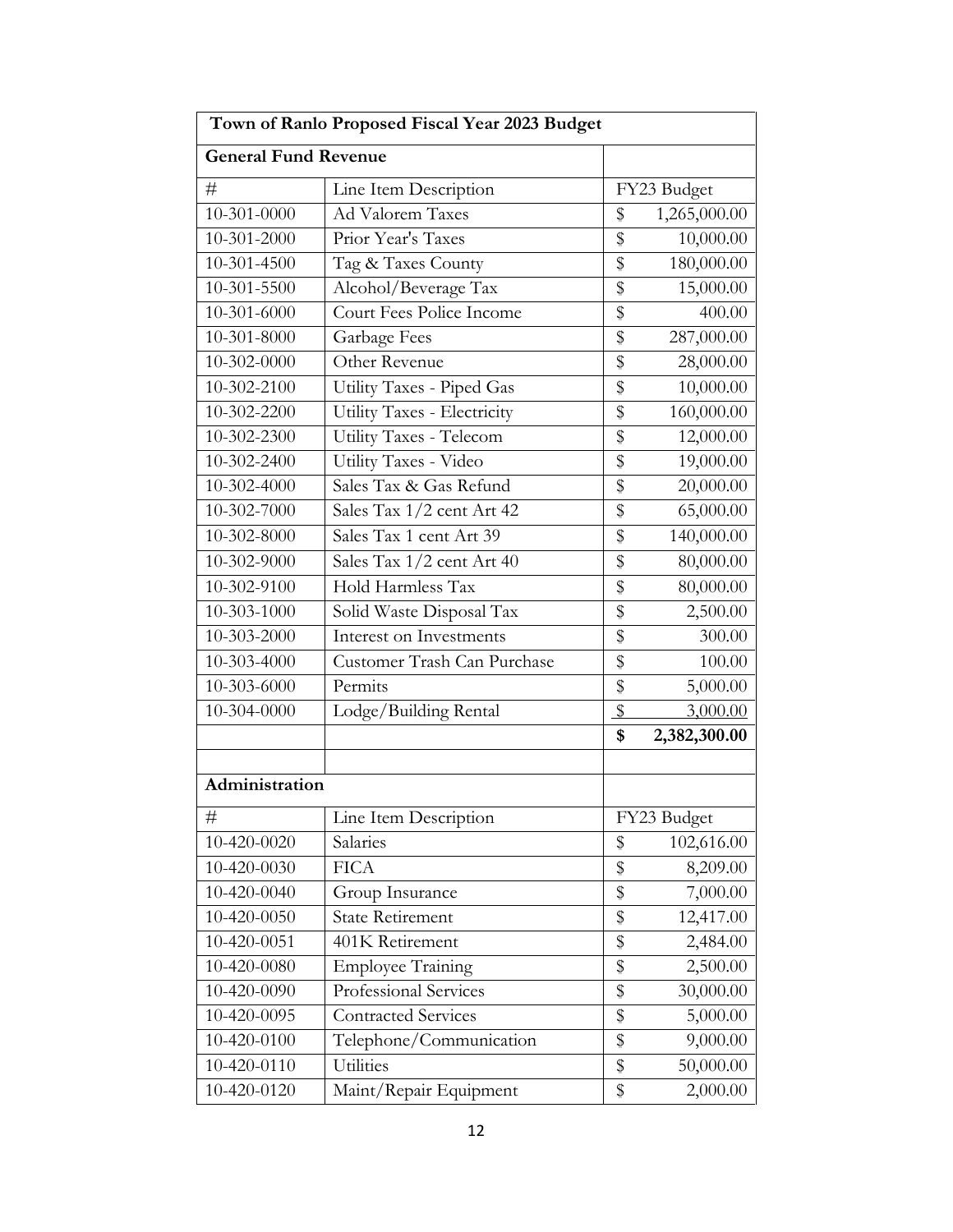| 10-420-0122           | Maint/Repair Building      | \$              | 5,000.00    |
|-----------------------|----------------------------|-----------------|-------------|
| 10-420-0125           | <b>Building Supplies</b>   | \$              | 6,500.00    |
| 10-420-0130           | Advertising                | \$              | 2,500.00    |
| 10-420-0140           | <b>Department Supplies</b> | \$              | 6,000.00    |
| 10-420-0150           | Dues & Subscriptions       | \$              | 15,000.00   |
| 10-420-0170           | <b>Audit Fees</b>          | \$              | 15,000.00   |
| 10-420-0175           | <b>Bank Service Fees</b>   | \$              | 6,000.00    |
| 10-420-0500           | Code Enforcement           | \$              | 40,000.00   |
| 10-420-0700           | Purchase of Equipment      | \$              | 2,200.00    |
| 10-420-0960           | Postage                    | $\overline{\$}$ | 500.00      |
|                       |                            | \$              | 329,926.00  |
| <b>Governing Body</b> |                            |                 |             |
| #                     | Line Item Description      |                 | FY23 Budget |
| 10-430-0020           | Salaries                   | \$              | 7,500.00    |
| 10-430-0030           | <b>FICA</b>                | \$              | 600.00      |
| 10-430-0040           | Group Insurance            | \$              | 21,000.00   |
| 10-430-0090           | Professional Services      | \$              | 24,000.00   |
|                       |                            | \$              | 53,100.00   |
| Recreation            |                            |                 |             |
| #                     | Line Item Description      |                 | FY23 Budget |
| 10-450-0020           | Salaries                   | \$              | 42,085.00   |
| 10-450-0030           | <b>FICA</b>                | \$              | 3,367.00    |
| 10-450-0040           | Group Insurance            | \$              | 7,000.00    |
| 10-450-0050           | <b>State Retirement</b>    | \$              | 5,093.00    |
| 10-450-0051           | 401K Retirement            | \$              | 2,104.00    |
| 10-450-0110           | Utilities                  | $\overline{\$}$ | 7,000.00    |
| 10-450-0122           | Lodge Maint/Repair         | \$              | 1,000.00    |
| 10-450-0125           | Lodge Supplies             | \$              | 250.00      |
| 10-450-0150           | <b>Event Supplies</b>      | \$              | 5,000.00    |
| 10-450-0165           | Fireworks                  | \$              | 4,500.00    |
| 10-450-0190           | Christmas Lights Supplies  | \$              | 1,000.00    |
| 10-450-1000           | Park Supplies/Equipment    | $\mathcal{S}$   | 2,000.00    |
|                       |                            | \$              | 80,399.00   |
| Police                |                            |                 |             |
| #                     | Line Item Description      |                 | FY23 Budget |
| 10-510-0020           | Salaries                   | \$              | 644,502.00  |
| 10-510-0025           | Overtime                   | \$              | 20,000.00   |
| 10-510-0030           | <b>FICA</b>                | \$              | 51,560.00   |
| 10-510-0040           | Group Insurance            | \$              | 91,000.00   |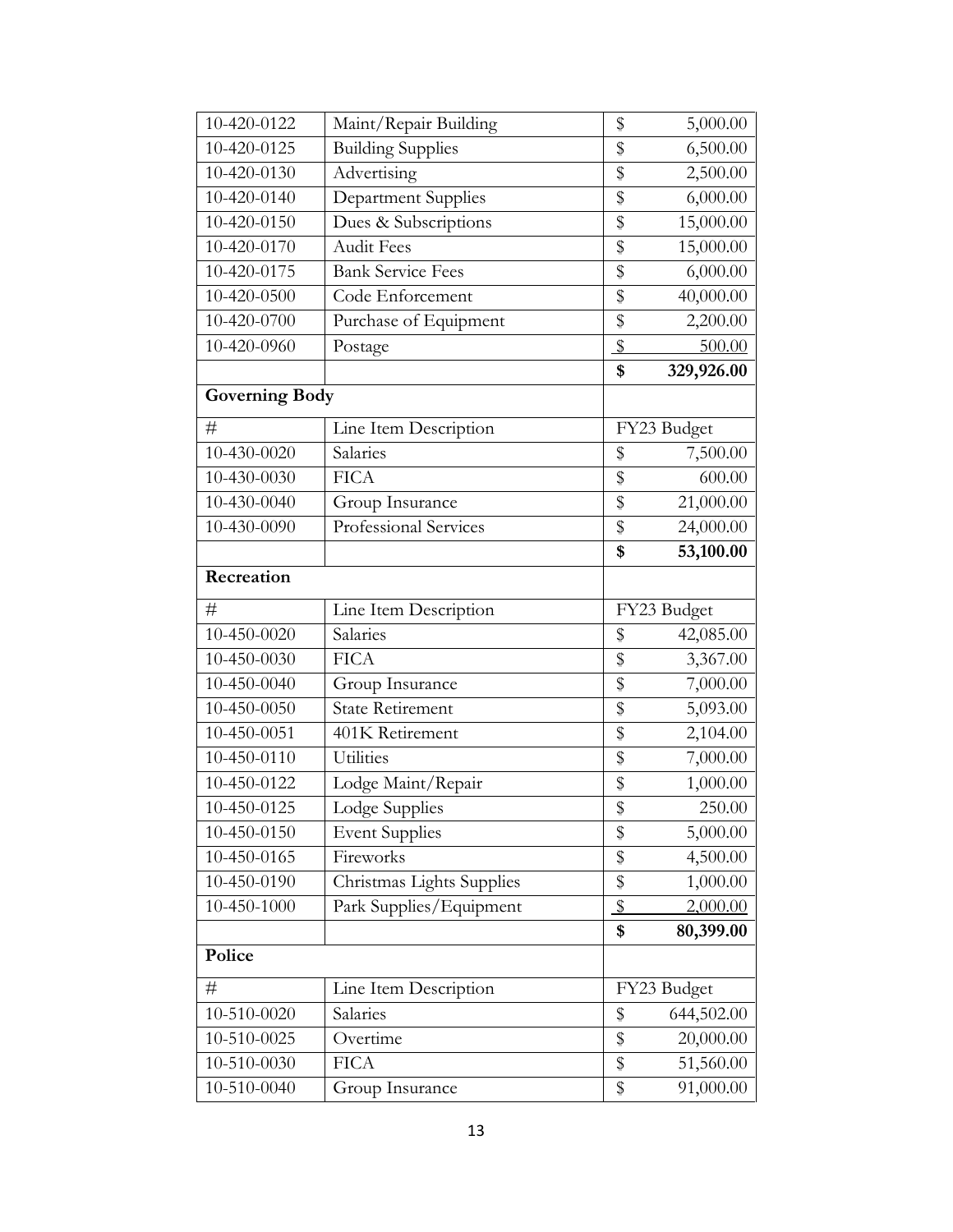| 10-510-0050         | <b>State Retirement</b>     | \$              | 84,430.00    |
|---------------------|-----------------------------|-----------------|--------------|
| 10-510-0051         | 401K Retirement             | \$              | 32,225.00    |
| 10-510-0080         | <b>Employee Training</b>    | \$              | 5,000.00     |
| 10-510-0095         | <b>Employee Testing</b>     | \$              | 1,000.00     |
| 10-510-0100         | Telephone/Communication     | \$              | 17,000.00    |
| 10-510-0119         | Maint/Repair Firing Range   | \$              | 1,500.00     |
| 10-510-0120         | Maint/Repair Equipment      | \$              | 2,500.00     |
| 10-510-0121         | Maint/Repair Autos          | \$              | 8,000.00     |
| 10-510-0122         | Auto Fuel                   | \$              | 43,200.00    |
| 10-510-0123         | Supplies Autos              | \$              | 3,000.00     |
| 10-510-0124         | Tires Auto                  | \$              | 6,000.00     |
| 10-510-0140         | <b>Department Supplies</b>  | \$              | 12,000.00    |
| 10-510-0181         | SBI/Community Policing      | \$              | 3,000.00     |
| 10-510-0191         | Uniform Purchase            | \$              | 12,000.00    |
| 10-510-0300         | DCI/NCIC                    | \$              | 4,000.00     |
| 10-510-0700         | Purchase of Equipment       | \$              | 17,000.00    |
| 10-510-0800         | Capital Outlay              | \$              | 18,351.00    |
| 10-510-0701         | Firearms                    | \$              | 7,000.00     |
| 10-510-1000         | Psychological Testing       | \$              | 1,000.00     |
|                     |                             | \$              | 1,085,268.00 |
|                     |                             |                 |              |
| <b>Public Works</b> |                             |                 |              |
| #                   | Line Item Description       |                 | FY23 Budget  |
| 10-560-0020         | Salaries                    | \$              | 213,650.00   |
| 10-560-0025         | Overtime                    | \$              | 5,000.00     |
| 10-560-0030         | <b>FICA</b>                 | \$              | 17,092.00    |
| 10-560-0040         | Group Insurance             | \$              | 28,000.00    |
| 10-560-0050         | <b>State Retirement</b>     | \$              | 25,852.00    |
| 10-560-0051         | 401K Retirement             | $\overline{\$}$ | 10,683.00    |
| 10-560-0080         | <b>Employee Training</b>    | \$              | 1,000.00     |
| 10-560-0095         | <b>Contracted Services</b>  | \$              | 2,000.00     |
| 10-560-0100         | Telephone/Communication     | \$              | 2,500.00     |
| 10-560-0110         | Utilities                   | \$              | 4,500.00     |
| 10-560-0120         | Maint/Repair Equipment      | \$              | 3,000.00     |
| 10-560-0121         | Maint/Repair Autos          | \$              | 3,000.00     |
| 10-560-0122         | Auto Fuel                   | \$              | 42,000.00    |
| 10-560-0123         | Supplies Autos              | \$              | 1,500.00     |
| 10-560-0124         | Tires Auto                  | \$              | 2,000.00     |
| 10-560-0126         | Grounds Maintenance         | \$              | 1,000.00     |
| 10-560-0127         | <b>Building Maintenance</b> | \$              | 1,000.00     |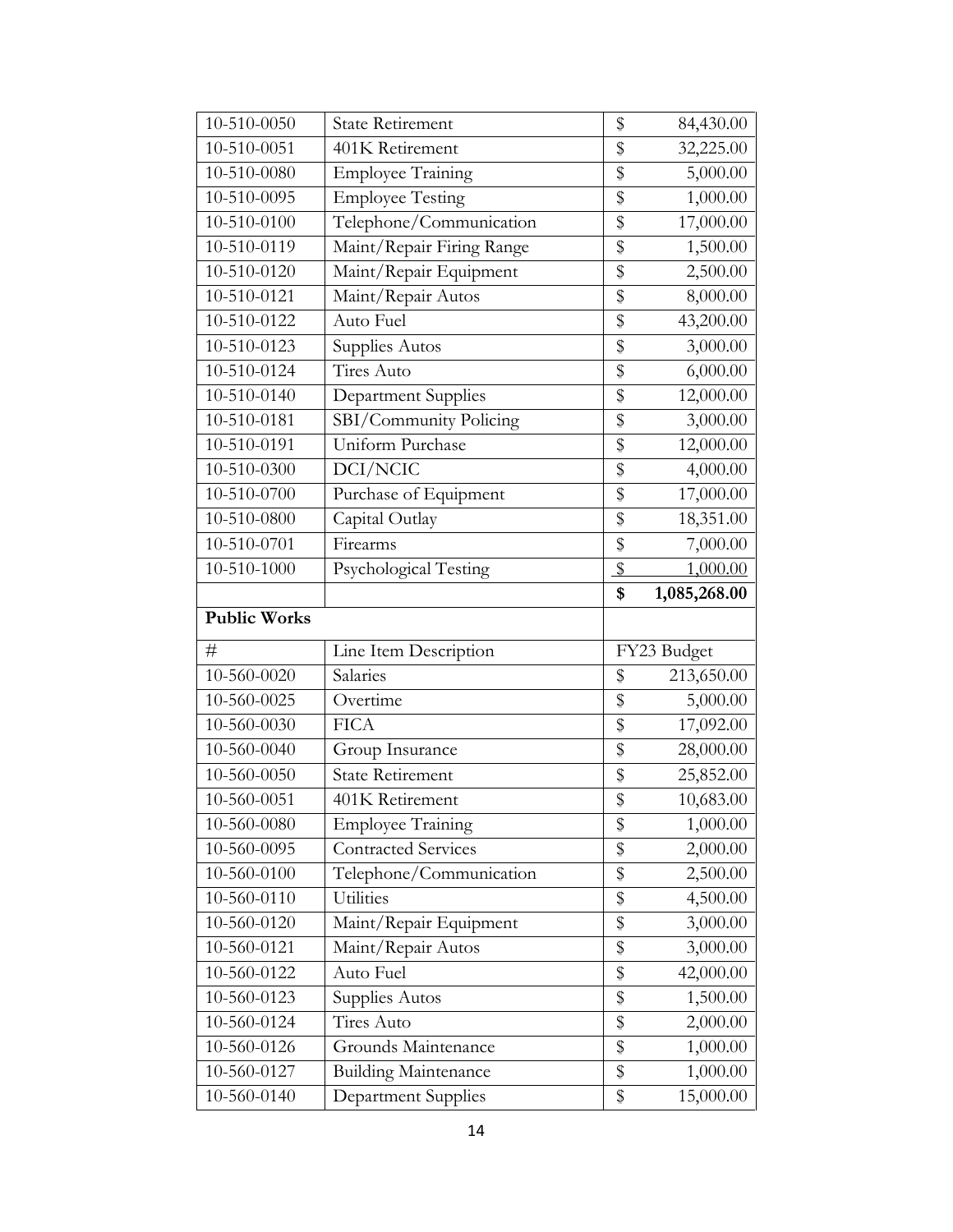| 10-560-0191                  | Uniform Purchase                   | \$                      | 7,500.00     |
|------------------------------|------------------------------------|-------------------------|--------------|
| 10-560-0700                  | Purchase of Equipment              | $\sqrt[6]{\frac{1}{2}}$ | 2,000.00     |
|                              |                                    | \$                      | 388,277.00   |
| Sanitation                   |                                    |                         |              |
| #                            | Line Item Description              |                         | FY23 Budget  |
| 10-570-0020                  | Salaries                           | \$                      | 74,521.00    |
| 10-570-0025                  | Overtime                           | \$                      | 5,000.00     |
| 10-570-0030                  | <b>FICA</b>                        | \$                      | 5,962.00     |
| 10-570-0040                  | Group Insurance                    | \$                      | 14,000.00    |
| 10-570-0050                  | <b>State Retirement</b>            | \$                      | 9,017.00     |
| 10-570-0051                  | 401K Retirement                    | \$                      | 3,726.00     |
| 10-570-0119                  | Maint/Repair Garbage Truck         | \$                      | 5,000.00     |
| 10-570-0122                  | Fuel Garbage Vehicles              | \$                      | 12,000.00    |
| 10-570-0124                  | Tires Garbage Vehicles             | \$                      | 3,000.00     |
| 10-570-0400                  | Garbage Disposal                   | \$                      | 105,000.00   |
| 10-570-0800                  | Capital Outlay                     | \$                      | 38,388.00    |
| 10-570-0990                  | Interest on Debt                   | $\sqrt[6]{\frac{1}{2}}$ | 1,754.00     |
|                              |                                    | \$                      | 277,368.00   |
| Non-Departmental             |                                    |                         |              |
| #                            | Line Item Description              |                         | FY23 Budget  |
| 10-580-0070                  | Workers Compensation               | \$                      | 20,000.00    |
| 10-580-0080                  | Property/Liability Insurance       | \$                      | 40,000.00    |
| 10-580-0700                  | Capital Outlay                     | \$                      |              |
| 10-580-1000                  | Drug Testing                       | \$                      | 5,000.00     |
|                              |                                    | \$                      | 65,000.00    |
|                              |                                    |                         |              |
|                              | <b>Total General Fund Revenues</b> | \$                      | 2,382,300.00 |
|                              | Total General Fund Expenses        | \$                      | 2,279,338.00 |
|                              | Surplus (Deficit)                  | \$                      | 102,962.00   |
|                              |                                    |                         |              |
| <b>Utility Fund Revenues</b> |                                    |                         |              |
| #                            | Line Item Description              |                         | FY23 Budget  |
| 60-301-0000                  | Water Revenue                      | \$                      | 724,500.00   |
| 60-301-1000                  | Sewer Revenue                      | \$                      | 691,500.00   |
| $60 - 301 - 1001$            | <b>Base Charges</b>                | \$                      | 268,800.00   |
| 60-301-2000                  | <b>Connection Fees</b>             | \$                      | 12,000.00    |
| 60-301-4000                  | Reconnection Fees/Penalties        | \$                      | 65,000.00    |
| 60-303-4000                  | Miscellaneous                      | \$                      | 15,000.00    |
| 60-303-5000                  | System Development Fee             | $\$\$                   | 20,000.00    |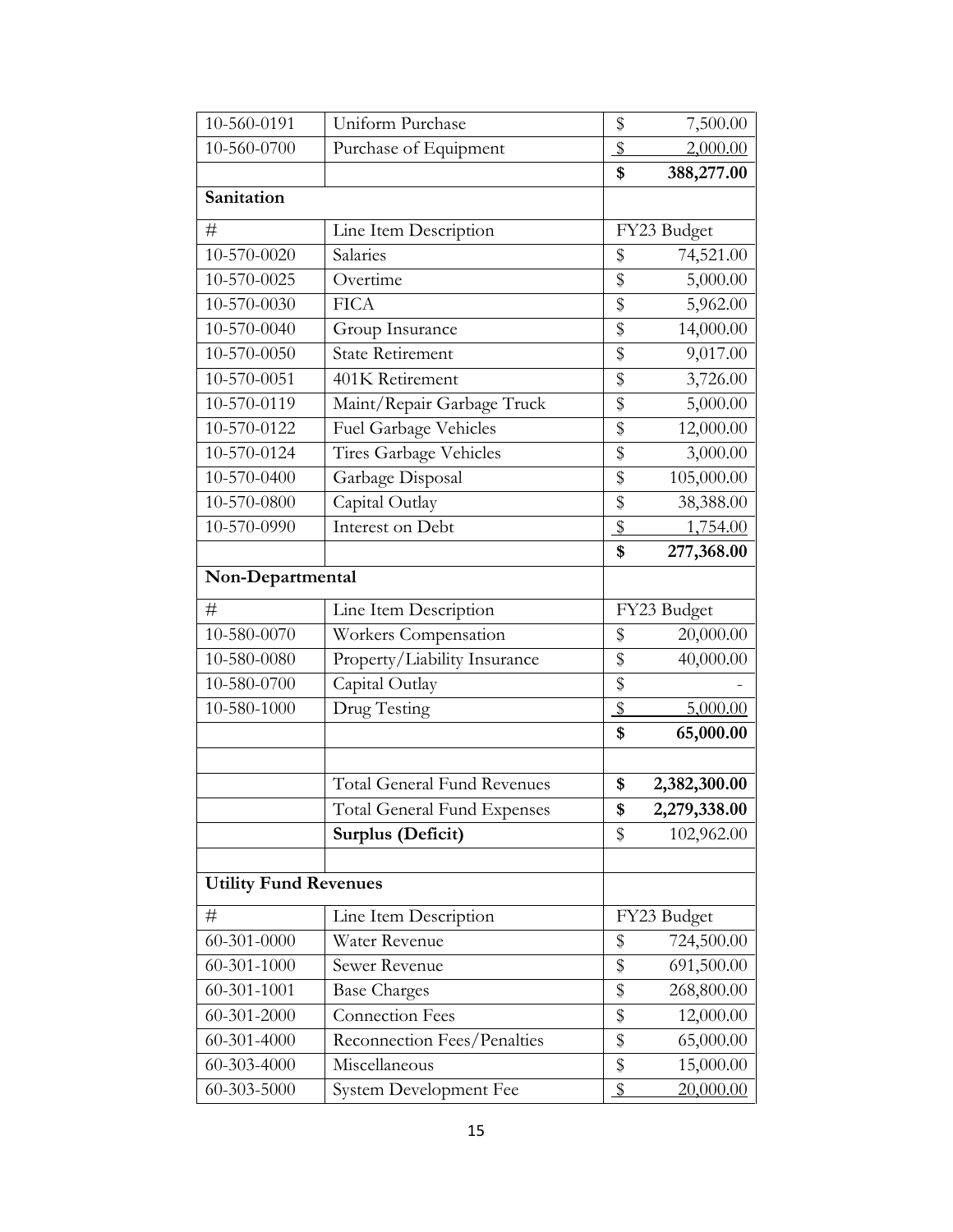|                                |                              | \$            | 1,796,800.00 |
|--------------------------------|------------------------------|---------------|--------------|
|                                |                              |               |              |
|                                |                              |               |              |
| <b>Admin &amp; Engineering</b> |                              |               |              |
| #                              | Line Item Description        |               | FY23 Budget  |
| 60-615-0020                    | Salaries                     | \$            | 148,999.00   |
| 60-615-0030                    | <b>FICA</b>                  | \$            | 11,920.00    |
| 60-615-0040                    | Group Insurance              | \$            | 14,000.00    |
| 60-615-0050                    | <b>State Retirement</b>      | \$            | 18,029.00    |
| 60-615-0051                    | 401K Retirement              | \$            | 4,802.00     |
| 60-615-0090                    | Professional Services        | \$            | 3,500.00     |
| 60-615-0140                    | Department Supplies          | \$            | 4,000.00     |
| 60-615-0105                    | Postage                      | \$            | 10,000.00    |
|                                |                              | \$            | 215,250.00   |
|                                |                              |               |              |
| Non-Departmental               |                              |               |              |
| #                              | Line Item Description        |               | FY23 Budget  |
| 60-680-0070                    | Workers Compensation         | \$            | 10,000.00    |
| 60-680-0080                    | Property/Liability Insurance | $\sqrt[6]{2}$ | 7,500.00     |
|                                |                              | \$            | 17,500.00    |
|                                |                              |               |              |
| Water                          |                              |               |              |
| #                              | Line Item Description        |               | FY23 Budget  |
| 60-710-0020                    | Salaries                     | \$            | 89,640.00    |
| 60-710-0025                    | Overtime                     | \$            | 2,000.00     |
| 60-710-0030                    | <b>FICA</b>                  | \$            | 7,171.00     |
| 60-710-0040                    | Group Insurance              | \$            | 14,000.00    |
| 60-710-0050                    | <b>State Retirement</b>      | \$            | 10,847.00    |
| 60-710-0051                    | 401K Retirement              | \$            | 4,482.00     |
| 60-710-0080                    | <b>Employee Training</b>     | \$            | 1,000.00     |
| 60-710-0090                    | Professional Services        | \$            | 10,000.00    |
| 60-710-0095                    | <b>Contracted Services</b>   | \$            | 5,000.00     |
| 60-710-0121                    | Maint/Repair Autos           | \$            | 2,000.00     |
| 60-710-0122                    | Maint/Repair Equipment       | \$            | 8,000.00     |
| 60-710-0130                    | Meter Replacement            | \$            | 12,500.00    |
| 60-710-0140                    | Department Supplies          | \$            | 40,000.00    |
| 60-710-0191                    | Uniforms/Shoe Purchase       | \$            | 2,000.00     |
| 60-710-0410                    | Testing of Water             | \$            | 3,500.00     |
| 60-710-0500                    | Water Purchased              | \$            | 462,000.00   |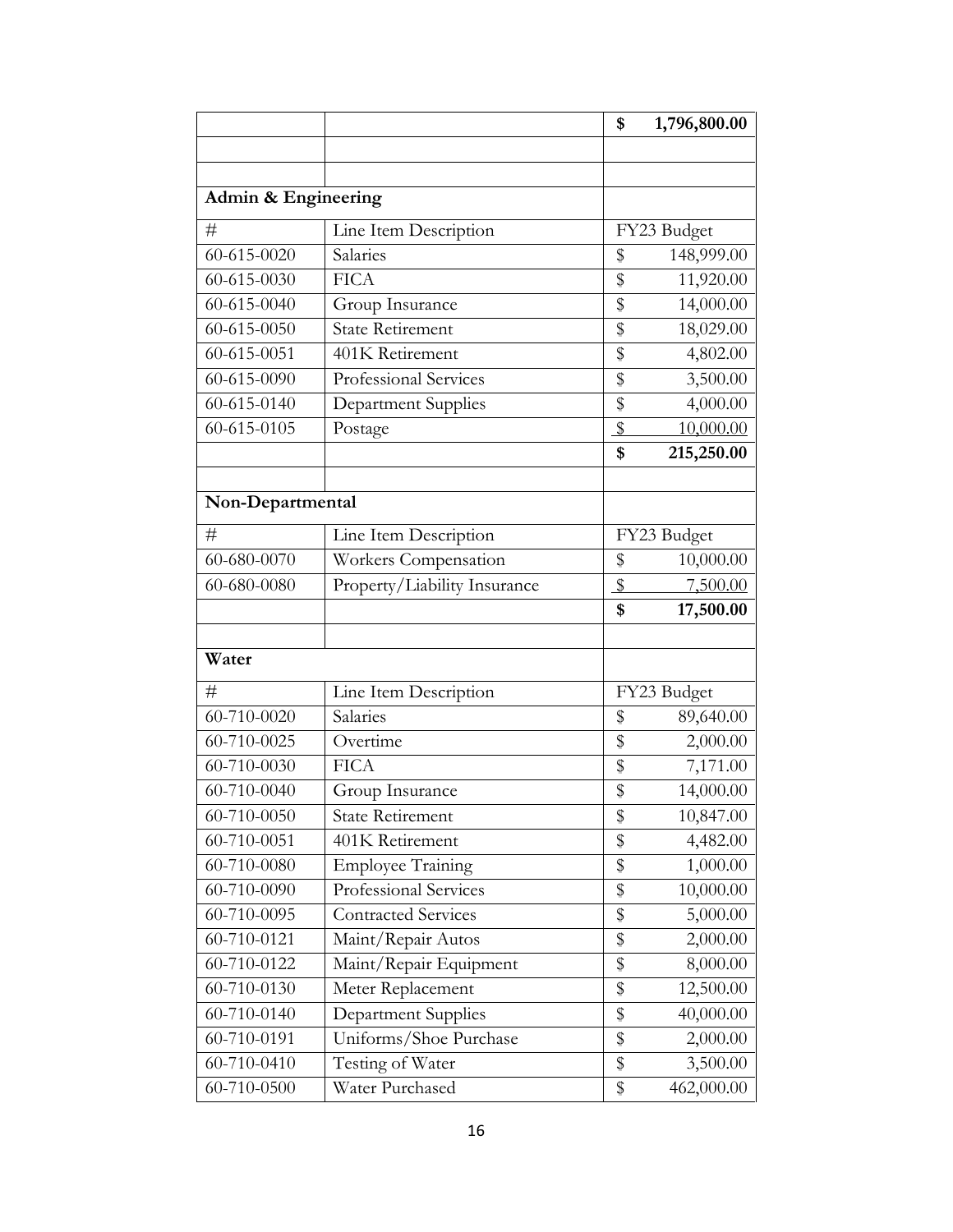| 60-710-0995               | <b>Bank Service Fee</b>            | \$                      | 7,000.00              |  |
|---------------------------|------------------------------------|-------------------------|-----------------------|--|
|                           |                                    | \$                      | 681,140.00            |  |
|                           |                                    |                         |                       |  |
|                           |                                    |                         |                       |  |
| <b>Sewer</b>              |                                    |                         |                       |  |
| #                         | Line Item Description              |                         | FY23 Budget           |  |
| 60-815-0020               | Salaries                           | \$                      | 95,372.00             |  |
| 60-815-0025               | Overtime                           | $\overline{\$}$         | 4,000.00              |  |
| 60-815-0030               | <b>FICA</b>                        | \$                      | $\overline{7,}630.00$ |  |
| 60-815-0040               | Group Insurance                    | \$                      | 14,000.00             |  |
| 60-815-0050               | <b>State Retirement</b>            | $\overline{\$}$         | 11,540.00             |  |
| 60-815-0051               | 401K Retirement                    | \$                      | 4,769.00              |  |
| 60-815-0080               | <b>Employee Training</b>           | $\overline{\$}$         | 1,000.00              |  |
| 60-815-0090               | Professional Services              | \$                      | 15,000.00             |  |
| 60-815-0100               | Telephone/Communications           | \$                      | 4,000.00              |  |
| $60 - 815 - 0110$         | Utilities                          | \$                      | 16,000.00             |  |
| 60-815-0120               | Maint/Repair Equipment             | \$                      | 10,000.00             |  |
| 60-815-0122               | Maint/Repair Autos                 | \$                      | 3,500.00              |  |
| 60-815-0140               | Department Supplies                | \$                      | 50,000.00             |  |
| 60-815-0191               | Uniforms/Shoe Purchase             | \$                      | 3,500.00              |  |
| 60-815-0400               | Sludge Removal                     | \$                      | 3,000.00              |  |
| 60-815-0500               | Sewer Services Purchased           | $\$\$                   | 567,000.00            |  |
|                           |                                    | \$                      | 810,311.00            |  |
|                           |                                    |                         |                       |  |
|                           | <b>Total Utility Fund Revenues</b> | \$                      | 1,796,800.00          |  |
|                           | <b>Total Utility Fund Expenses</b> | \$                      | 1,724,201.00          |  |
|                           | Surplus (Deficit)                  | \$                      | 72,599.00             |  |
|                           |                                    |                         |                       |  |
| <b>Stormwater Revenue</b> |                                    |                         |                       |  |
| #                         | Line Item Description              |                         | FY23 Budget           |  |
| 61-601-0000               | <b>Stormwater Fees</b>             | $\frac{1}{2}$           | 60,000.00             |  |
|                           |                                    | \$                      | 60,000.00             |  |
| Stormwater                |                                    |                         |                       |  |
| #                         | Line Item Description              |                         | FY23 Budget           |  |
| 61-810-0020               | Salaries                           | \$                      |                       |  |
| 61-810-0030               | <b>FICA</b>                        | \$                      |                       |  |
| 61-810-0040               | Group Insurance                    | \$                      |                       |  |
| 61-810-0050               | State Retirement                   | \$                      |                       |  |
| 61-810-0051               | 401K Retirement                    | \$                      |                       |  |
| 61-810-0140               | <b>Department Supplies</b>         | $\sqrt[6]{\frac{1}{2}}$ | 40,000.00             |  |